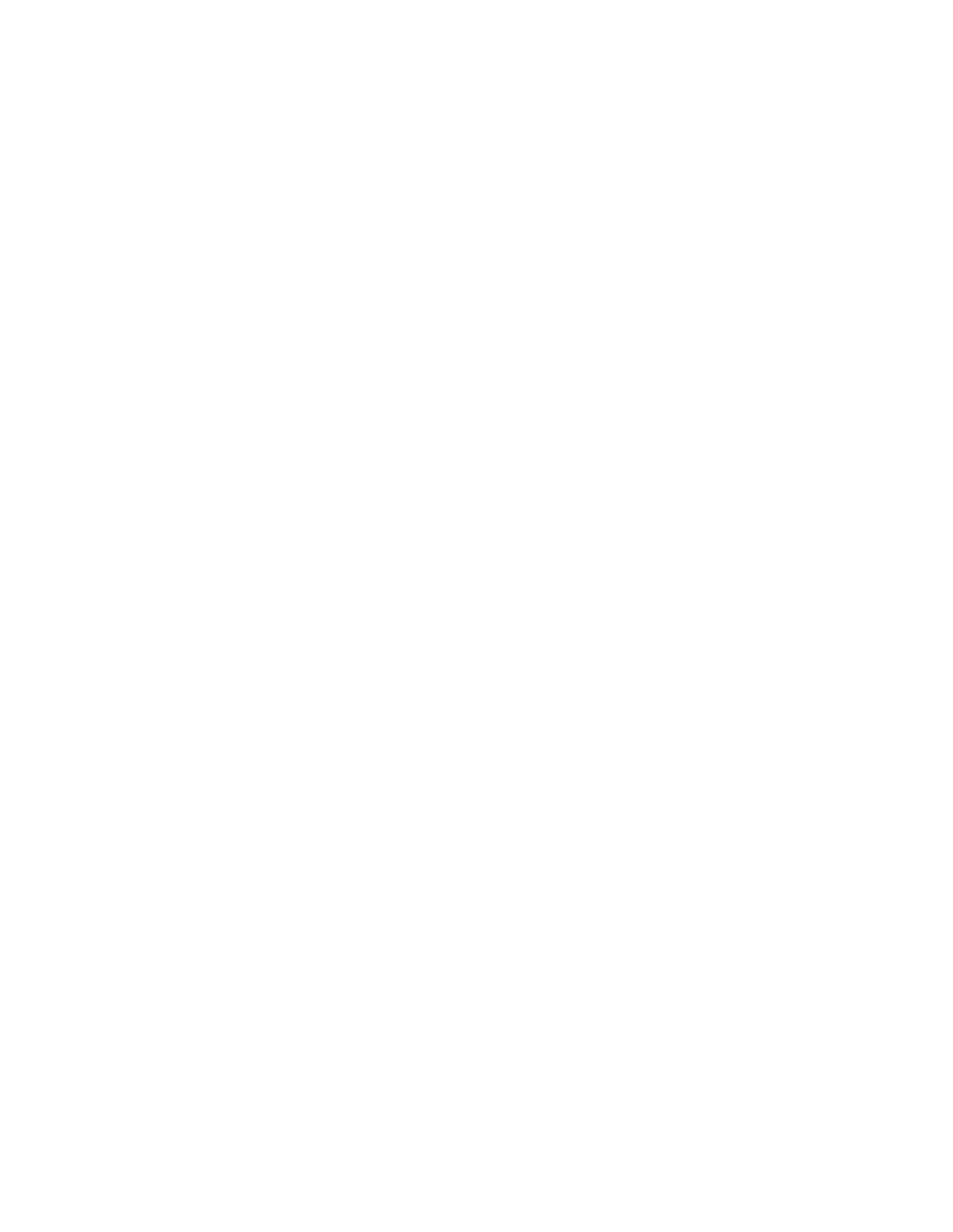|           |                                 |                                                                                                                                                           | <b>YES</b> | NO | <b>COMMENTS</b>       |
|-----------|---------------------------------|-----------------------------------------------------------------------------------------------------------------------------------------------------------|------------|----|-----------------------|
| ${\bf A}$ | <b>Land Use Considerations</b>  |                                                                                                                                                           |            |    |                       |
|           | 1                               | Will the action be within the $100$ year<br>flood plain?                                                                                                  | X          |    | Tidal floodplain only |
|           | 2                               | Will the action require a permit for<br>construction or alteration within the 50<br>year flood plain?                                                     |            | X  | Tidal floodplain only |
|           | 3                               | Will the action require a permit for<br>dredging, filling, draining, or alteration<br>of a wetland?                                                       | X          |    |                       |
|           | $\overline{4}$                  | Will the action require a permit for the<br>construction or operation of facilities<br>for solid waste disposal including<br>dredge and excavation spoil? |            | X  |                       |
|           | 5                               | Will the action occur on slopes<br>exceeding 15 percent?                                                                                                  | X          |    |                       |
|           | 6                               | Will the action require a grading plan<br>or a sediment control permit?                                                                                   | X          |    |                       |
|           | $\overline{7}$                  | Will the action require a mining permit<br>for deep or surface mining?                                                                                    |            | X  |                       |
|           | 8                               | Will the action require a permit for<br>drilling a gas or oil well?                                                                                       |            | X  |                       |
|           | 9                               | Will the action require a permit for<br>airport construction?                                                                                             | X          |    |                       |
|           | 10                              | Will the action require a permit for the<br>crossing of the Potomac River by<br>conduits, cables, or other like devices?                                  |            | X  |                       |
|           | 11                              | Will the action affect the use of a<br>public recreation area, park, forest,<br>wildlife management area, scenic river,<br>or wildland?                   |            | X  |                       |
|           | 12                              | Will the action affect the use of any<br>natural or man-made features that are<br>unique to the county, State, or nation?                                 |            | X  |                       |
|           | 13                              | Will the action affect the use of an<br>archaeological or historical site or<br>structure?                                                                |            | X  |                       |
| B         | <b>Water Use Considerations</b> |                                                                                                                                                           |            |    |                       |
|           | 14                              | Will the action require a permit for the<br>change of the course, current, or cross<br>section of a stream or other body of<br>water?                     | X          |    |                       |
|           | 15                              | Will the action require the construction<br>alteration, or removal of a dam,                                                                              |            | X  |                       |

## **MARYLAND ENVIRONMENTAL ASSESSMENT FORM**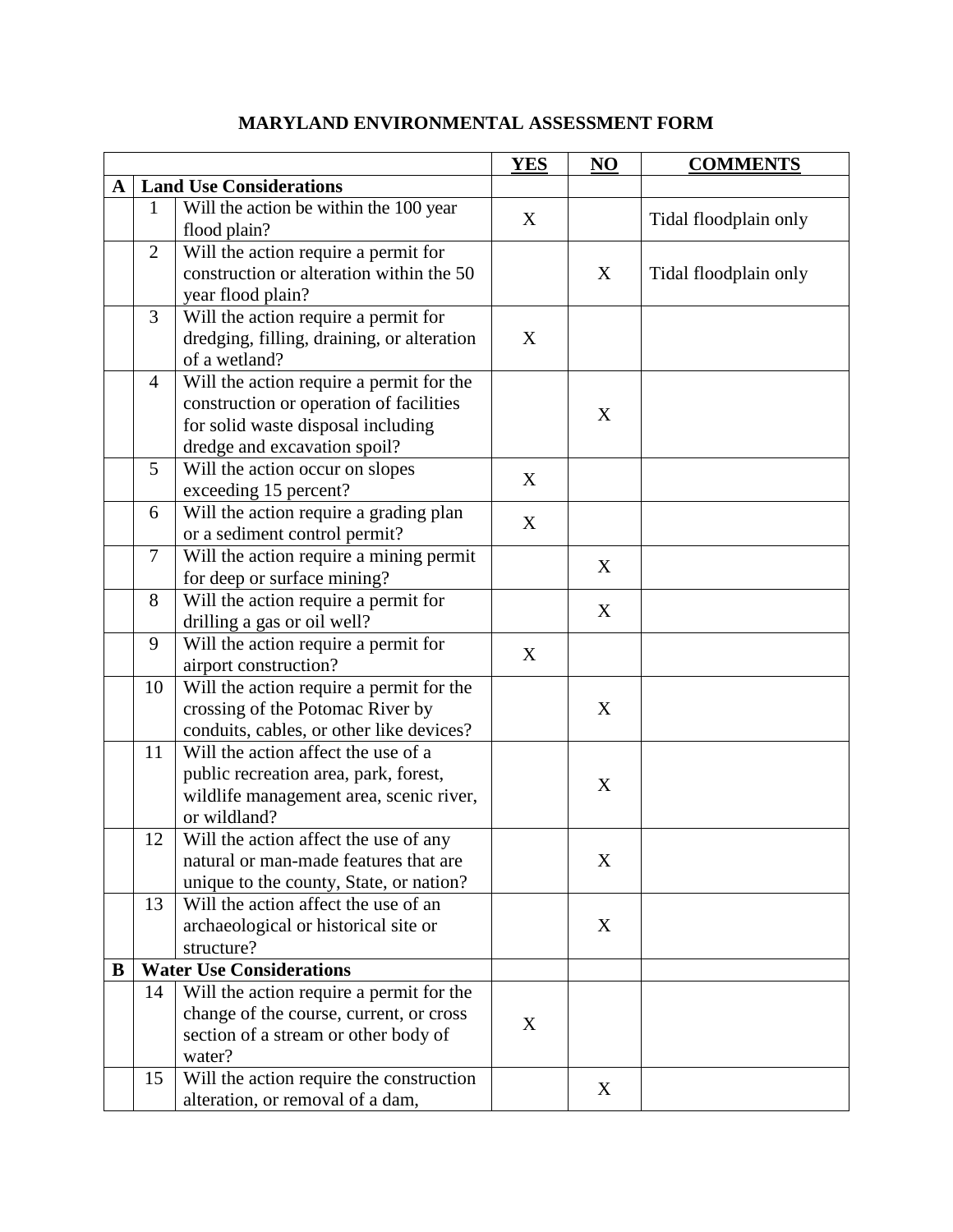|             |    |                                           | <b>YES</b> | NO | <b>COMMENTS</b> |
|-------------|----|-------------------------------------------|------------|----|-----------------|
|             |    | reservoir, or waterway obstruction?       |            |    |                 |
|             | 16 | Will the action change the overland       |            |    |                 |
|             |    | flow of storm water or reduce the         | X          |    |                 |
|             |    | absorption capacity of the ground?        |            |    |                 |
|             | 17 | Will the action require a permit for the  |            |    |                 |
|             |    | drilling of a water well?                 | X          |    |                 |
|             | 18 | Will the action require a permit for      |            |    |                 |
|             |    | water appropriation?                      | X          |    |                 |
|             | 19 | Will the action require a permit for the  |            |    |                 |
|             |    | construction and operation of facilities  | X          |    |                 |
|             |    | treatment or distribution of water?       |            |    |                 |
|             | 20 | Will the project require a permit for the |            |    |                 |
|             |    | construction and operation of facilities  |            |    |                 |
|             |    | for sewage treatment or land disposal     |            | X  |                 |
|             |    | of liquid waste derivatives?              |            |    |                 |
|             | 21 | Will the action result in any discharge   |            |    |                 |
|             |    | into surface or subsurface water?         | X          |    |                 |
|             | 22 | If so, will the discharge affect ambient  |            |    |                 |
|             |    | water quality limits or require a         | X          |    |                 |
|             |    | discharge permit?                         |            |    |                 |
| $\mathbf C$ |    | <b>Air Use Considerations</b>             |            |    |                 |
|             | 23 | Will the action result in any discharge   |            |    |                 |
|             |    | into the air?                             | X          |    |                 |
|             | 24 | If so, will the discharge affect ambient  |            |    |                 |
|             |    | air quality limits or produce a           |            | X  |                 |
|             |    | disagreeable odor?                        |            |    |                 |
|             | 25 | Will the action generate additional       |            |    |                 |
|             |    | noise which differs in character or level |            | X  |                 |
|             |    | from present conditions?                  |            |    |                 |
|             | 26 | Will the action preclude future use of    |            |    |                 |
|             |    | related air space?                        |            | X  |                 |
|             | 27 | Will the action generate any              |            |    |                 |
|             |    | radiological, electrical, magnetic, or    |            | X  |                 |
|             |    | light influences?                         |            |    |                 |
| D           |    | <b>Plants and Animals</b>                 |            |    |                 |
|             | 28 | Will the action cause the disturbance,    |            |    |                 |
|             |    | reduction, or loss of any rare, unique,   |            | X  |                 |
|             |    | or valuable plant or animal?              |            |    |                 |
|             | 29 | Will the action result in the significant |            |    |                 |
|             |    | reduction or loss of any fish or wildlife |            | X  |                 |
|             |    | habitats?                                 |            |    |                 |
|             | 30 | Will the action require a permit for the  |            |    |                 |
|             |    | use of pesticides, herbicides, or other   |            |    |                 |
|             |    | biological, chemical, or radiological     |            | X  |                 |
|             |    | control agents?                           |            |    |                 |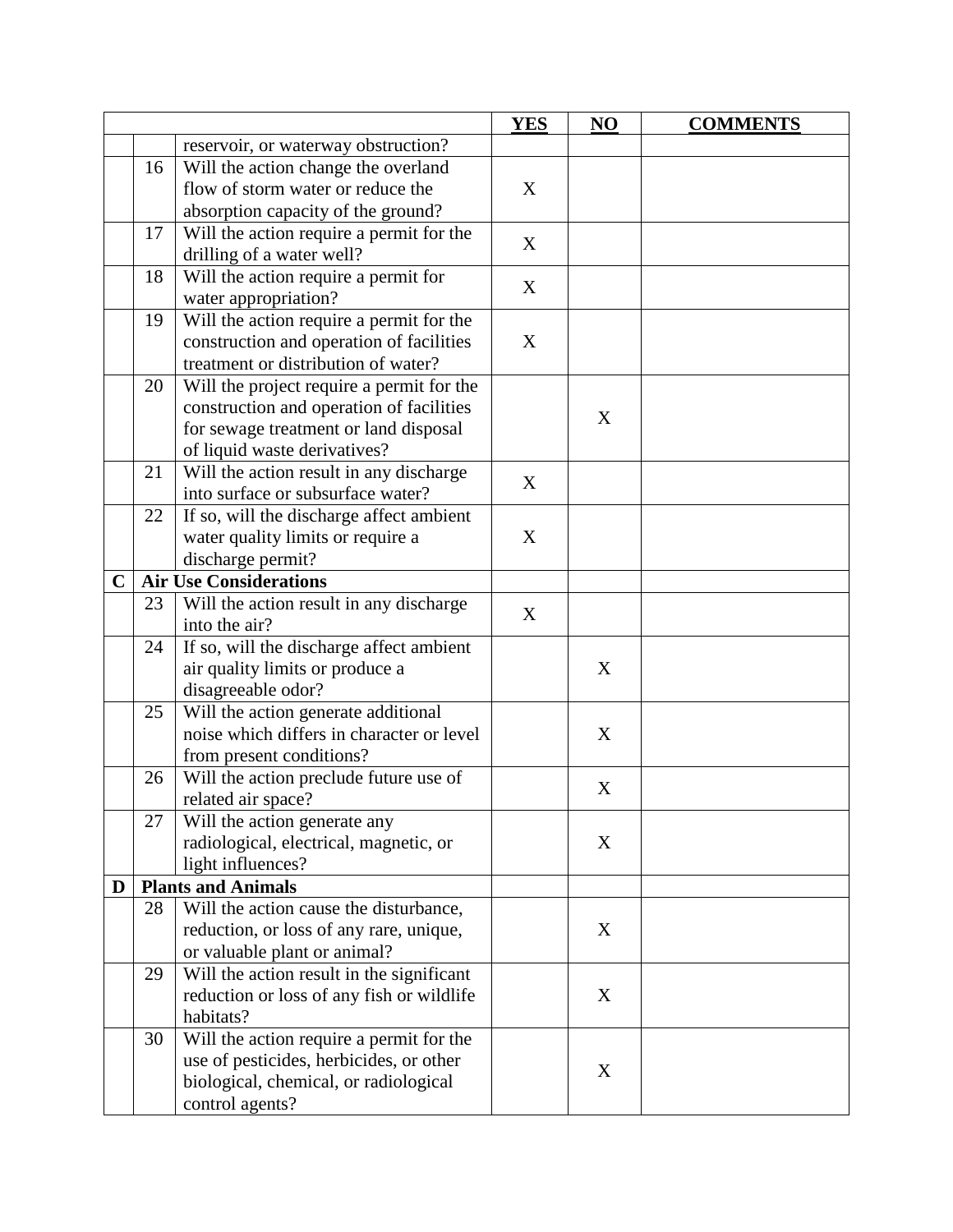|   |                |                                            | <b>YES</b> | NO | <b>COMMENTS</b> |
|---|----------------|--------------------------------------------|------------|----|-----------------|
| E | Socio-Economic |                                            |            |    |                 |
|   | 31             | Will the action result in a preemption of  |            |    |                 |
|   |                | division of properties or impair their     |            | X  |                 |
|   |                | economic use?                              |            |    |                 |
|   | 32             | Will the action cause relocation of        |            |    |                 |
|   |                | activities or structures, or result in a   |            |    |                 |
|   |                | change in the population density or        |            | X  |                 |
|   |                | distribution?                              |            |    |                 |
|   | 33             | Will the action alter land values?         |            | X  |                 |
|   | 34             | Will the action affect traffic flow and    |            |    |                 |
|   |                | volume?                                    |            | X  |                 |
|   | 35             | Will the action affect the production,     |            |    |                 |
|   |                | extraction, harvest, or potential use of a |            |    |                 |
|   |                | scarce or economically important           |            | X  |                 |
|   |                | resource?                                  |            |    |                 |
|   | 36             | Will the action require a license to       |            |    |                 |
|   |                | construct a sawmill or other plant for     |            | X  |                 |
|   |                | manufacture of forest products?            |            |    |                 |
|   | 37             | Is the action in accord with federal,      |            |    |                 |
|   |                | state, regional, and local                 | X          |    |                 |
|   |                | comprehensive or functional plans-         |            |    |                 |
|   |                | including zoning?                          |            |    |                 |
|   | 38             | Will the action affect the employment      |            | X  |                 |
|   |                | opportunities for persons in the area?     |            |    |                 |
|   | 39             | Will the action affect the ability of the  |            |    |                 |
|   |                | area to attract new sources of tax         |            | X  |                 |
|   |                | revenue?                                   |            |    |                 |
|   | 40             | Will the action discourage present         |            |    |                 |
|   |                | sources of tax revenue from remaining      |            | X  |                 |
|   |                | in the area, or affirmatively encourage    |            |    |                 |
|   |                | them to relocate elsewhere?                |            |    |                 |
|   | 41             | Will the action affect the ability of the  |            | X  |                 |
|   |                | area to attract tourism?                   |            |    |                 |
| F |                | <b>Other Considerations</b>                |            |    |                 |
|   | 42             | Could the action endanger the public       |            | X  |                 |
|   |                | health, safety, or welfare?                |            |    |                 |
|   | 43             | Could the action be eliminated without     |            |    |                 |
|   |                | deleterious effects to the public health,  |            | X  |                 |
|   |                | safety, welfare, or the natural            |            |    |                 |
|   |                | environment?                               |            |    |                 |
|   | 44             | Will the action be of Statewide            |            | X  |                 |
|   |                | significance?                              |            |    |                 |
|   | 45             | Are there any other plans or actions       |            |    |                 |
|   |                | (federal, State, county, or private) that, |            | X  |                 |
|   |                | in conjunction with the subject action,    |            |    |                 |